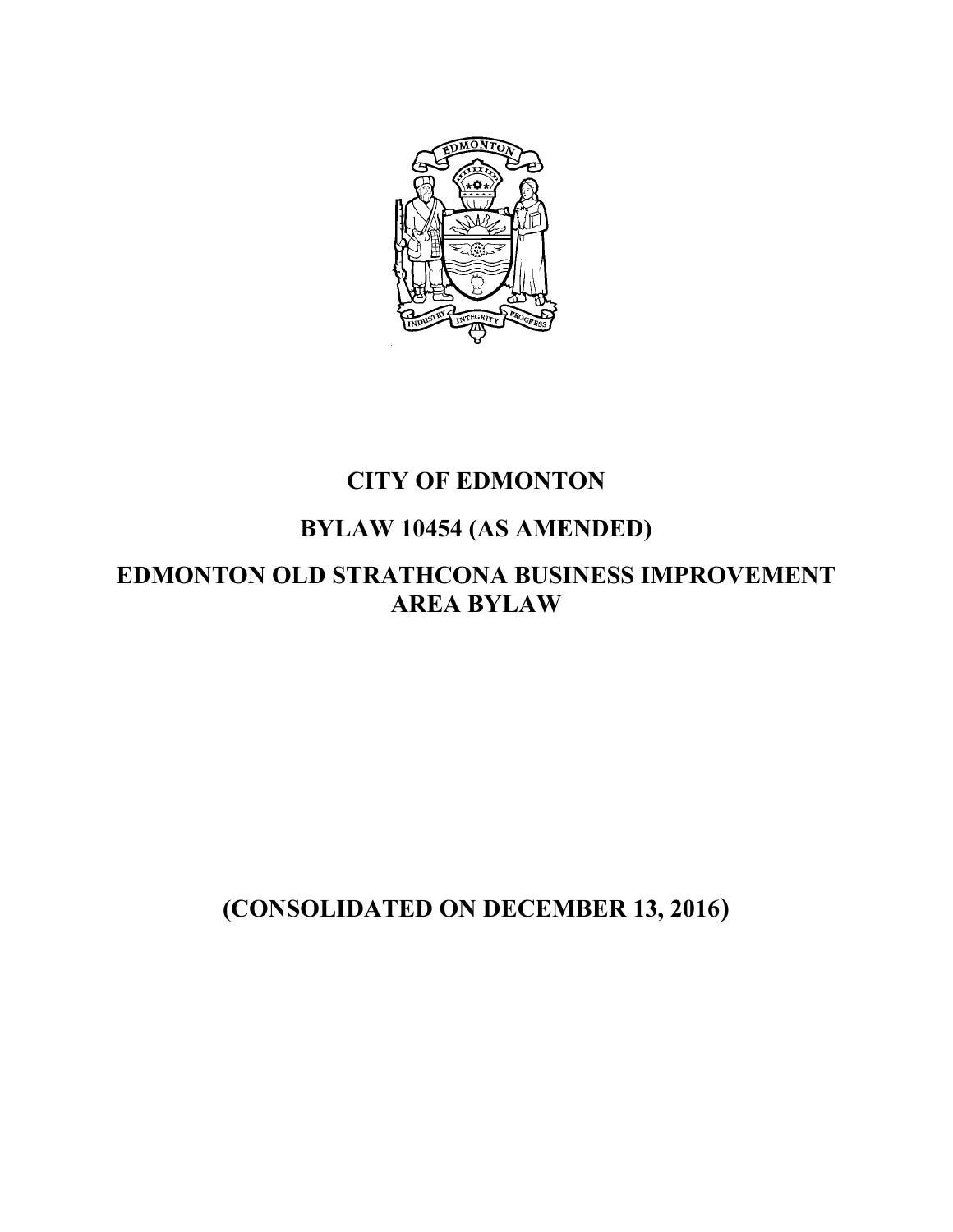## **THE CITY OF EDMONTON**

#### **BYLAW 10454 (AS AMENDED)**

#### **EDMONTON OLD STRATHCONA BUSINESS IMPROVEMENT AREA BYLAW**

(S.2(a), Bylaw 17787, December 13, 2016)

**WHEREAS** the Municipal Council of the City of Edmonton received a request, appended hereto and forming Appendix "A" to this Bylaw, pursuant to the Municipal Government Act, R.S.A. 1980, c. M-26, as amended, to

- (a) designate an area as a Business Revitalization Zone and prescribe its boundaries;
- (b) establish a Board of Directors for the Business Revitalization Zone and incorporate the said Board of Directors;

(S.1(a), Bylaw No. 10963, June 6, 1995)

**AND WHEREAS** pursuant to Section 171.2(2) of the Municipal Government Act, R.S.A. 1980, C. M-26, notice of the intention of Council to pass this Bylaw was mailed to every person who was shown on the then current assessment roll of the City as being assessed for business taxes within the boundaries of the Business Revitalization Zone;

(S.1(b), Bylaw No. 10963, June 6, 1995)

**AND WHEREAS** no petition objecting to the passing of this Bylaw was received by the Municipal Council of the City;

(S.1(c), Bylaw No. 10963, June 6, 1995)

**NOW THEREFORE**, the Municipal Council of the City of Edmonton, duly assembled, enacts as follows:

#### **PART I - PURPOSE, DEFINITIONS AND INTERPRETATION**

**DEFINITIONS** 1 In this bylaw, unless the context otherwise requires:

- (a) "**Board**" means all Directors of the Business Improvement Area as appointed by Council from time to time;
- (b) "**City**" means the municipal corporation of the City of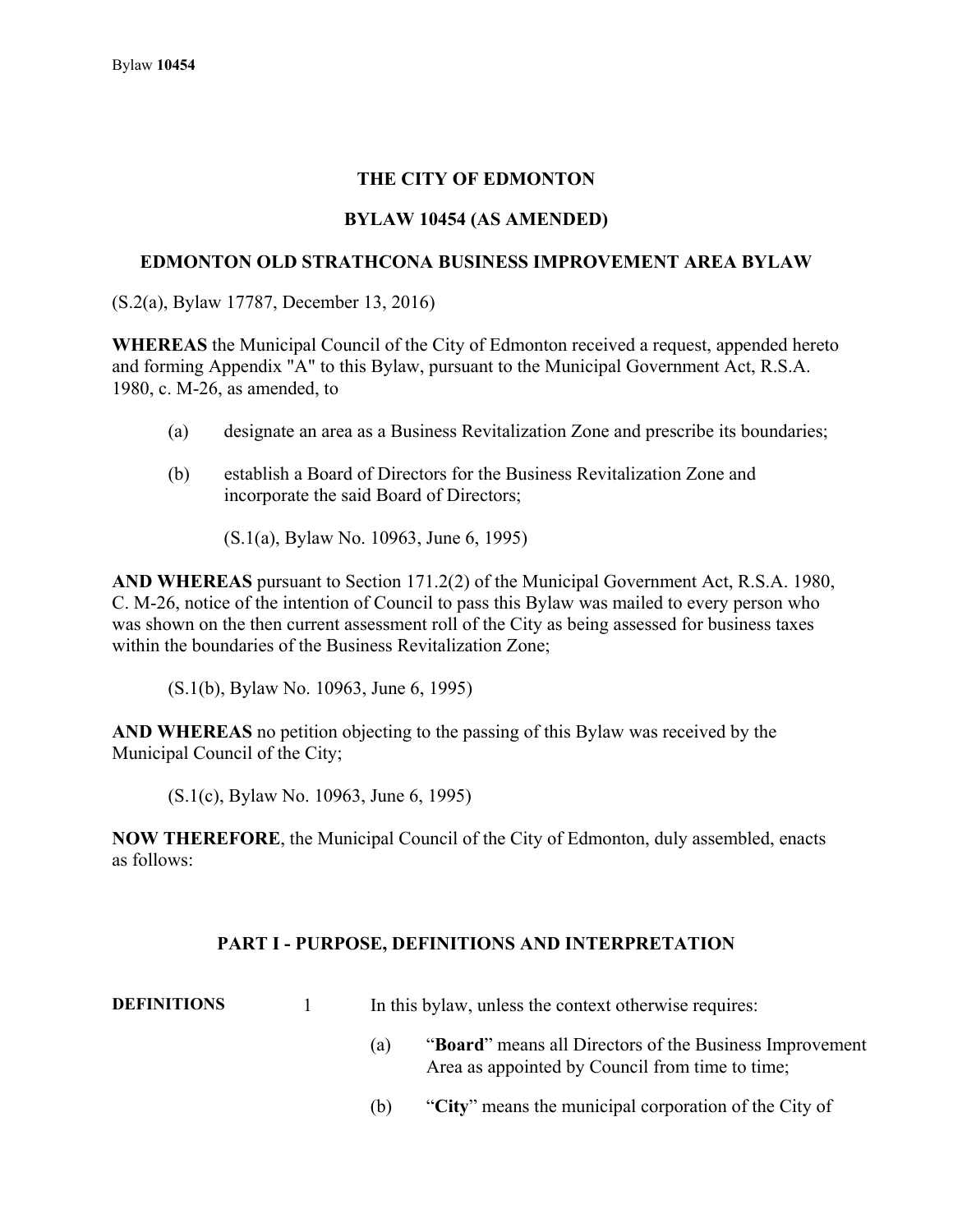|                                                             |   |     | Edmonton;                                                                                                                                                                                                                                                                                                                                       |
|-------------------------------------------------------------|---|-----|-------------------------------------------------------------------------------------------------------------------------------------------------------------------------------------------------------------------------------------------------------------------------------------------------------------------------------------------------|
|                                                             |   | (c) | "Council" means the municipal council of the City of<br>Edmonton;                                                                                                                                                                                                                                                                               |
|                                                             |   | (d) | "Director" means a person appointed by Council pursuant<br>to section 6 of this bylaw;                                                                                                                                                                                                                                                          |
|                                                             |   | (e) | "Member" means a business assessed for business taxes<br>within the Edmonton Old Strathcona Business<br>Improvement Area;                                                                                                                                                                                                                       |
|                                                             |   | (f) | "MGA" means the <i>Municipal Government Act</i> , S.A. 2000,<br>c. $M-26$ ;                                                                                                                                                                                                                                                                     |
|                                                             |   | (g) | "Person" includes an individual, partnership, association,<br>corporation, trustee, executor, administrator or legal<br>representative; and                                                                                                                                                                                                     |
|                                                             |   | (h) | Deleted                                                                                                                                                                                                                                                                                                                                         |
|                                                             |   |     | (S.3, Bylaw 13922, April 19, 2005)<br>(S.2(b), 3, 4(a), Bylaw 17787, December 13, 2016)                                                                                                                                                                                                                                                         |
| <b>DESIGNATION OF</b><br><b>THE ZONE</b>                    | 2 |     | That area, the boundaries of which are outlined and shaded on the<br>map attached hereto as Appendix "B" and forming part of this<br>Bylaw, and which are more particularly described in Appendix "C"<br>attached hereto and forming part of this Bylaw, is hereby<br>designated as the "Edmonton Old Strathcona Business<br>Improvement Area". |
|                                                             |   |     | (S.4, Bylaw 13922, April 19, 2005)<br>(S.2(c), Bylaw 17787, December 13, 2016)                                                                                                                                                                                                                                                                  |
| <b>ESTABLISHMENT</b><br><b>OF THE</b><br><b>ASSOCIATION</b> | 3 |     | (1) The Board of Directors of the Edmonton Old Strathcona Business<br>Improvement Area is hereby established as a corporation under the<br>name "Old Strathcona Business Association".                                                                                                                                                          |
|                                                             |   |     | (2) The Corporation hereby established shall consist of Directors<br>appointed from time to time in accordance with Section 6 hereof.                                                                                                                                                                                                           |
|                                                             |   |     | (S.5, Bylaw 13922, April 19, 2005)<br>(S.4(b), Bylaw 17787, December 13, 2016)                                                                                                                                                                                                                                                                  |
| <b>PURPOSES OF THE</b><br><b>ZONE</b>                       | 4 |     | The objects or purposes for which the Edmonton Old Strathcona<br>Business Improvement Area are established are:                                                                                                                                                                                                                                 |
|                                                             |   | (a) | improving, beautifying and maintaining property in the                                                                                                                                                                                                                                                                                          |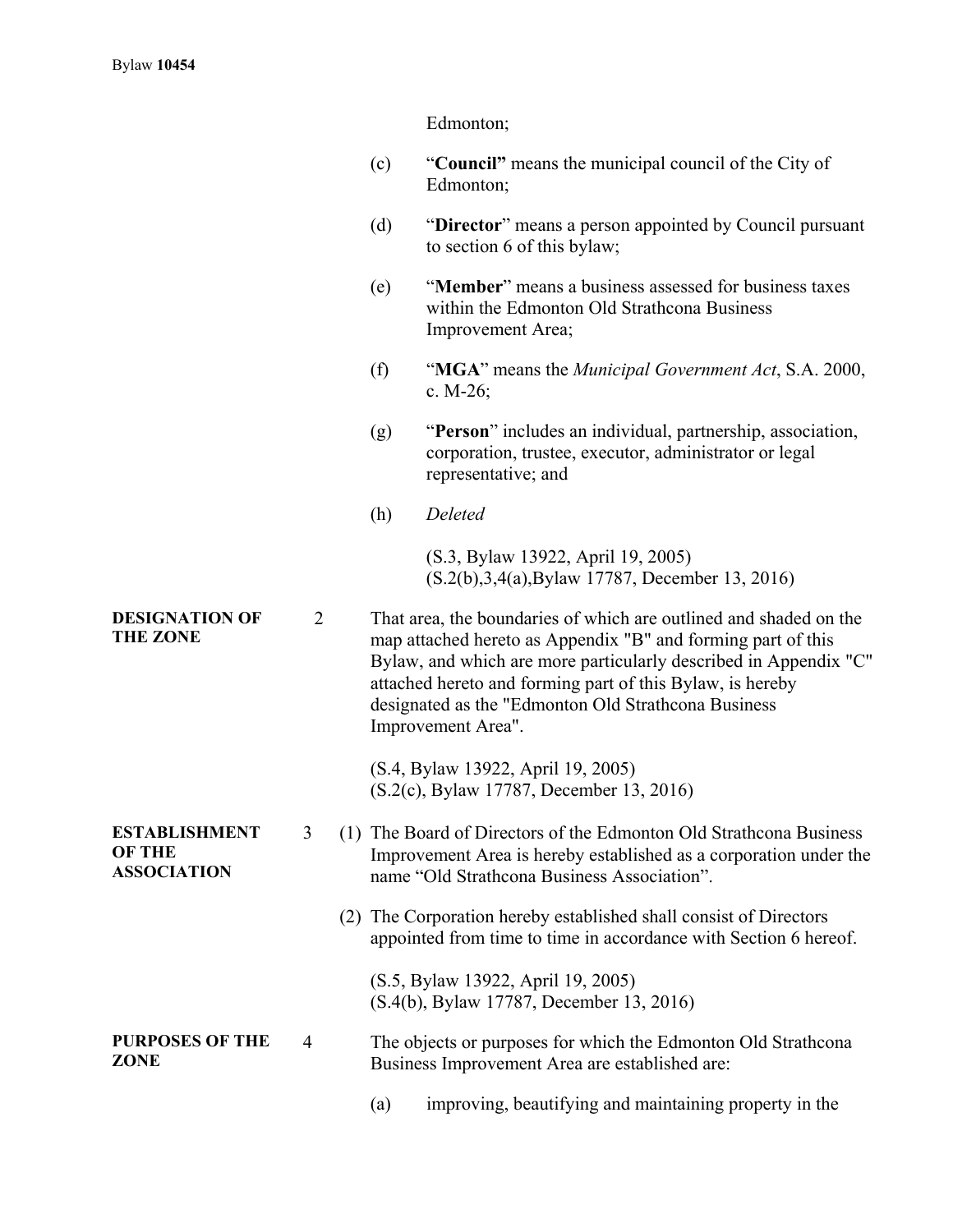|                                        |   |             | Edmonton Old Strathcona Business Improvement Area;                                                                                                                                                                                                                                                                                                                                                              |
|----------------------------------------|---|-------------|-----------------------------------------------------------------------------------------------------------------------------------------------------------------------------------------------------------------------------------------------------------------------------------------------------------------------------------------------------------------------------------------------------------------|
|                                        |   | (b)         | developing, improving, and maintaining public parking;<br>and                                                                                                                                                                                                                                                                                                                                                   |
|                                        |   | (c)         | promoting the Edmonton Old Strathcona Business<br>Improvement Area as a business or shopping district.                                                                                                                                                                                                                                                                                                          |
|                                        |   |             | (S.4(c), Bylaw 17787, December 13, 2016)                                                                                                                                                                                                                                                                                                                                                                        |
| <b>POWERS OF</b><br><b>ASSOCIATION</b> | 5 |             | (1) Subject to the provisions of this bylaw and every other applicable<br>bylaw of the City or statute or regulations of the Province, the<br>Edmonton Old Strathcona Business Improvement Area shall have<br>the power to do all things necessarily incidental to the attainment<br>of its objects.                                                                                                            |
|                                        |   | of Council. | (2) Nothing in this bylaw shall be construed as giving the Edmonton<br>Old Strathcona Business Improvement Area the power to borrow<br>money or otherwise pledge its assets without the express direction                                                                                                                                                                                                       |
|                                        |   |             | (S.4(d), Bylaw 17787, December 13, 2016)                                                                                                                                                                                                                                                                                                                                                                        |
| <b>DIRECTORS</b>                       | 6 |             | (1) The Board of the Edmonton Old Strathcona Business Improvement<br>Area shall consist of fifteen Directors appointed by Council.                                                                                                                                                                                                                                                                              |
|                                        |   |             | (2) At the recommendation of the Board, Council may appoint fewer<br>than fifteen Directors.                                                                                                                                                                                                                                                                                                                    |
|                                        |   |             | (3) Each appointment made by Council is for a term of one year with<br>no maximum number of terms.                                                                                                                                                                                                                                                                                                              |
|                                        |   |             | (4) No person shall be appointed as a Director unless that person:                                                                                                                                                                                                                                                                                                                                              |
|                                        |   | (a)         | has been nominated in writing, submitted to the Board<br>before close of nominations, for appointment as a Director,<br>by any person in the Edmonton Old Strathcona Business<br>Improvement Area who is shown on the current assessment<br>roll of the City as being assessed for business taxes with<br>respect to a business carried on within the Edmonton Old<br>Strathcona Business Improvement Area, and |
|                                        |   | (b)         | has consented to act as a Director, in writing submitted to<br>the Board prior to that person's appointment.                                                                                                                                                                                                                                                                                                    |
|                                        |   |             | (5) A majority of existing, appointed members constitutes quorum.                                                                                                                                                                                                                                                                                                                                               |
|                                        |   |             | (S.4(e), Bylaw 17787, December 13, 2016)                                                                                                                                                                                                                                                                                                                                                                        |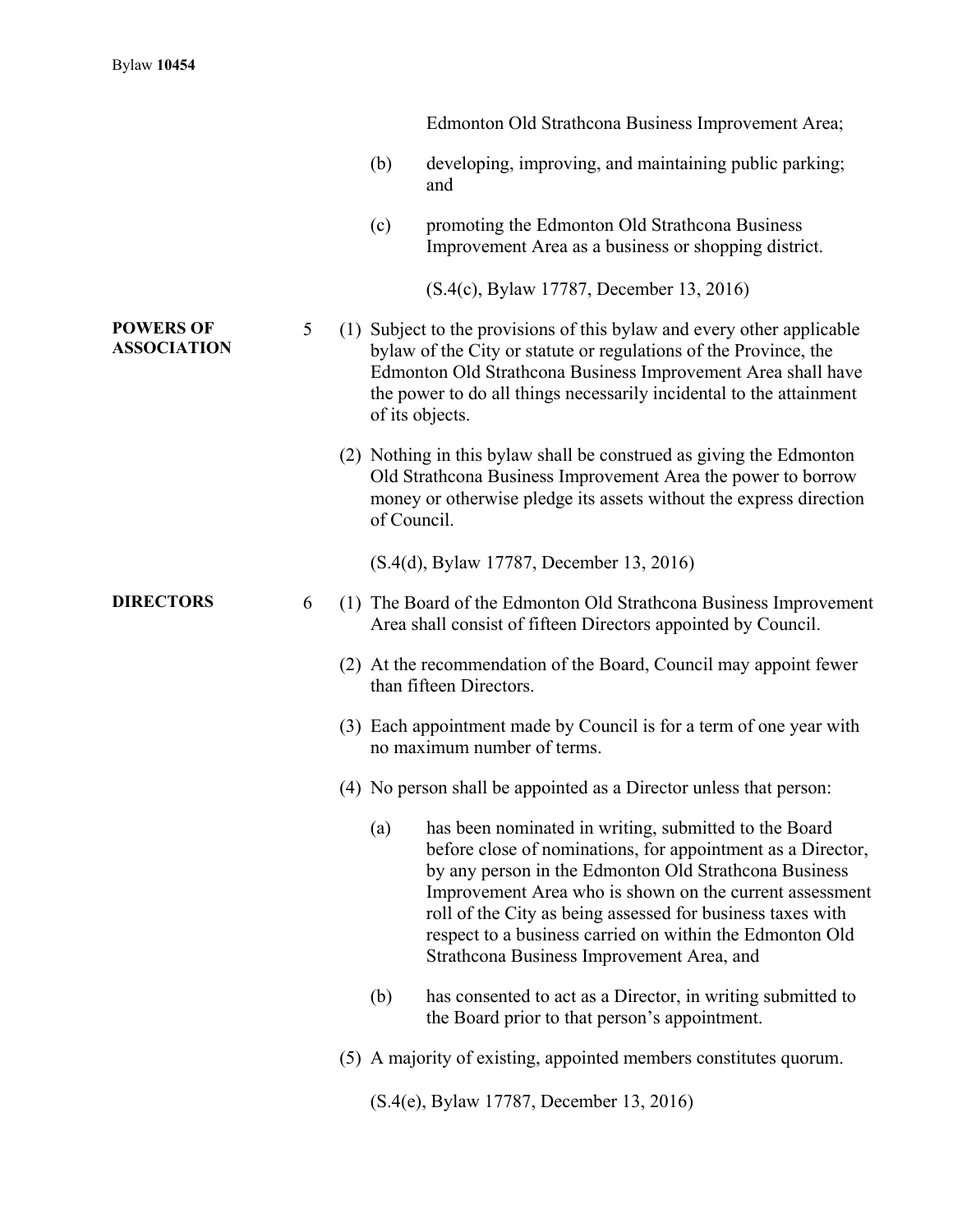| <b>REMUNERATION</b>                       | 7 | (1) The position of a Director is voluntary, and no remuneration will<br>be paid for services as a Director.                                                                                                                                                                                                                 |
|-------------------------------------------|---|------------------------------------------------------------------------------------------------------------------------------------------------------------------------------------------------------------------------------------------------------------------------------------------------------------------------------|
|                                           |   | (2) Directors shall be reimbursed for expenses necessarily incurred in<br>the performance of duties as a Director.                                                                                                                                                                                                           |
| <b>PROCEDURES FOR</b><br><b>THE BOARD</b> | 8 | (1) The Board shall manage the business and affairs of the Edmonton<br>Old Strathcona Business Improvement Area.<br>(S.4(f), Bylaw 17787, December 13,2016)                                                                                                                                                                  |
|                                           |   | (2) The Board shall meet at least quarterly and may meet more<br>frequently, as it sees fit, for the dispatch of business.                                                                                                                                                                                                   |
|                                           |   | (3) The Directors shall:                                                                                                                                                                                                                                                                                                     |
|                                           |   | elect one of their number as Chair of the Board to preside at<br>(a)<br>all meetings of the Board, and                                                                                                                                                                                                                       |
|                                           |   | determine the period for which that person is to hold office.<br>(b)                                                                                                                                                                                                                                                         |
|                                           |   | $(4)$ If the Chair is not present within fifteen $(15)$ minutes from the time<br>fixed for the holding of any meeting, the Directors present shall<br>choose one of their number to be the Chair of the meeting.                                                                                                             |
|                                           |   | (5) A motion is lost when the vote is tied.                                                                                                                                                                                                                                                                                  |
|                                           |   | (6) The Board may delegate any of the Board's powers to a committee<br>or committees consisting of one or more Directors.                                                                                                                                                                                                    |
| <b>FINANCIAL</b><br><b>MATTERS</b>        | 9 | (1) The financial year of the Board is the calendar year.                                                                                                                                                                                                                                                                    |
|                                           |   | (2) The Board may appoint such officers of the Edmonton Old<br>Strathcona Business Improvement Area as the Board sees fit and<br>may specify the powers and duties of such officers and, subject to<br>the provisions of this bylaw, may delegate to any officer such of<br>the powers of the Board as the Board thinks fit. |
|                                           |   | (3) If a Director or a Director's family member, as defined within the<br>MGA, has a pecuniary interest in a matter before the Board, the<br>Director shall be precluded from voting or participating in the<br>discussion.                                                                                                  |
|                                           |   | (4) The Edmonton Old Strathcona Business Improvement Area may<br>have a corporate seal, which seal may be adopted or changed from<br>time to time by the Board and on which the name of the Edmonton<br>Old Strathcona Business Improvement Area shall appear.                                                               |
|                                           |   | (5) The banking business of the Edmonton Old Strathcona Business<br>Improvement Area shall be transacted with such banks or financial<br>institutions as the Board may from time to time designate, and                                                                                                                      |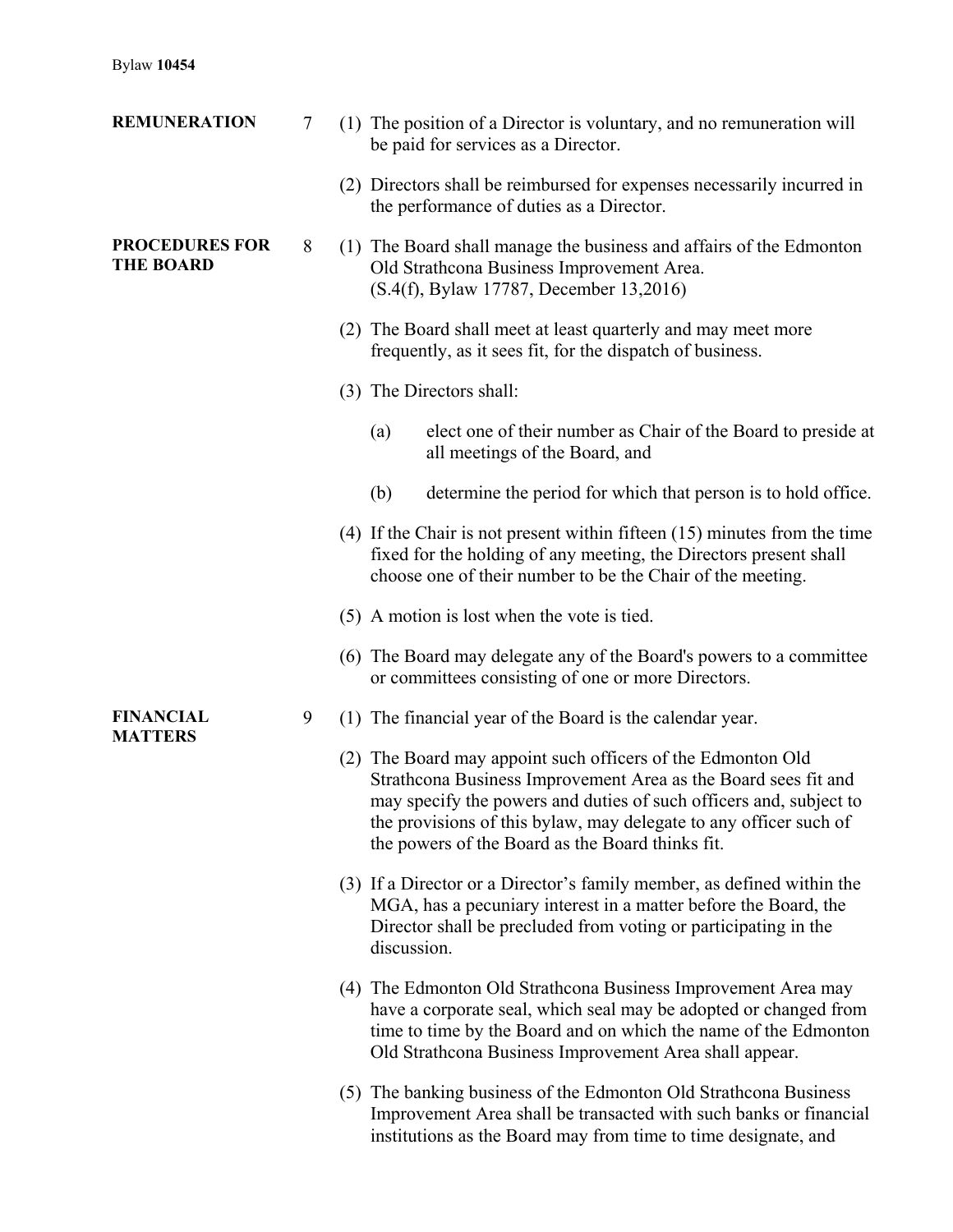shall be transacted in accordance with such agreements, instructions, and delegations of power as the Board may from time to time prescribe.

- (6) The Board shall cause true accounts to be kept of the sums of money received and expended by the Edmonton Old Strathcona Business Improvement Area and the matter or matters in respect of which such receipts and expenditures take place, all acquisitions and dispositions of property of the Association, and all the assets and liabilities of the Edmonton Old Strathcona Business Improvement Area.
- (7) The books of account of the Edmonton Old Strathcona Business Improvement Area shall be kept at such place or places as the Board thinks fit, and no person, other than a Director, an officer, the City Auditor, or an officer, accountant, or other person, whose duty to the Edmonton Old Strathcona Business Improvement Area or to the Council require that person to do so, shall have any right to inspect any account or book or document of the Edmonton Old Strathcona Business Improvement Area except as may be authorized by the Board, by Council, or by statute.
- (8) The Board shall, in each year at the time and in the form prescribed by the Council, submit to the Council, for its approval, estimates of revenues and expenditures expected to be received and made by the Edmonton Old Strathcona Business Improvement Area for the next fiscal year.
- (9) The Board shall present and review these estimates with its Members at the annual general meeting and subsequently revise, if necessary, and approve them prior to their submission to Council.
- (10) The Board shall notify by mail, personal delivery, or a combination of the two, all businesses within the Edmonton Old Strathcona Business Improvement Area listed in the current assessment roll of the proposed budget, and of the date and place when Council will consider approval of the proposed budget.

(S.4(g), Bylaw 17787, December 13,2016)

- 10 (1) In each calendar year, prior to submitting its estimates of revenues and expenditures to Council, the Board shall hold an annual general meeting of all Members.
	- (2) Written notice of the annual meeting shall be sent by mail, personal delivery, or a combination of the two, to all Members, at least fourteen (14) days prior to the meeting date.

**ANNUAL GENERAL MEETINGS AND SPECIAL MEETINGS OF THE BOARD**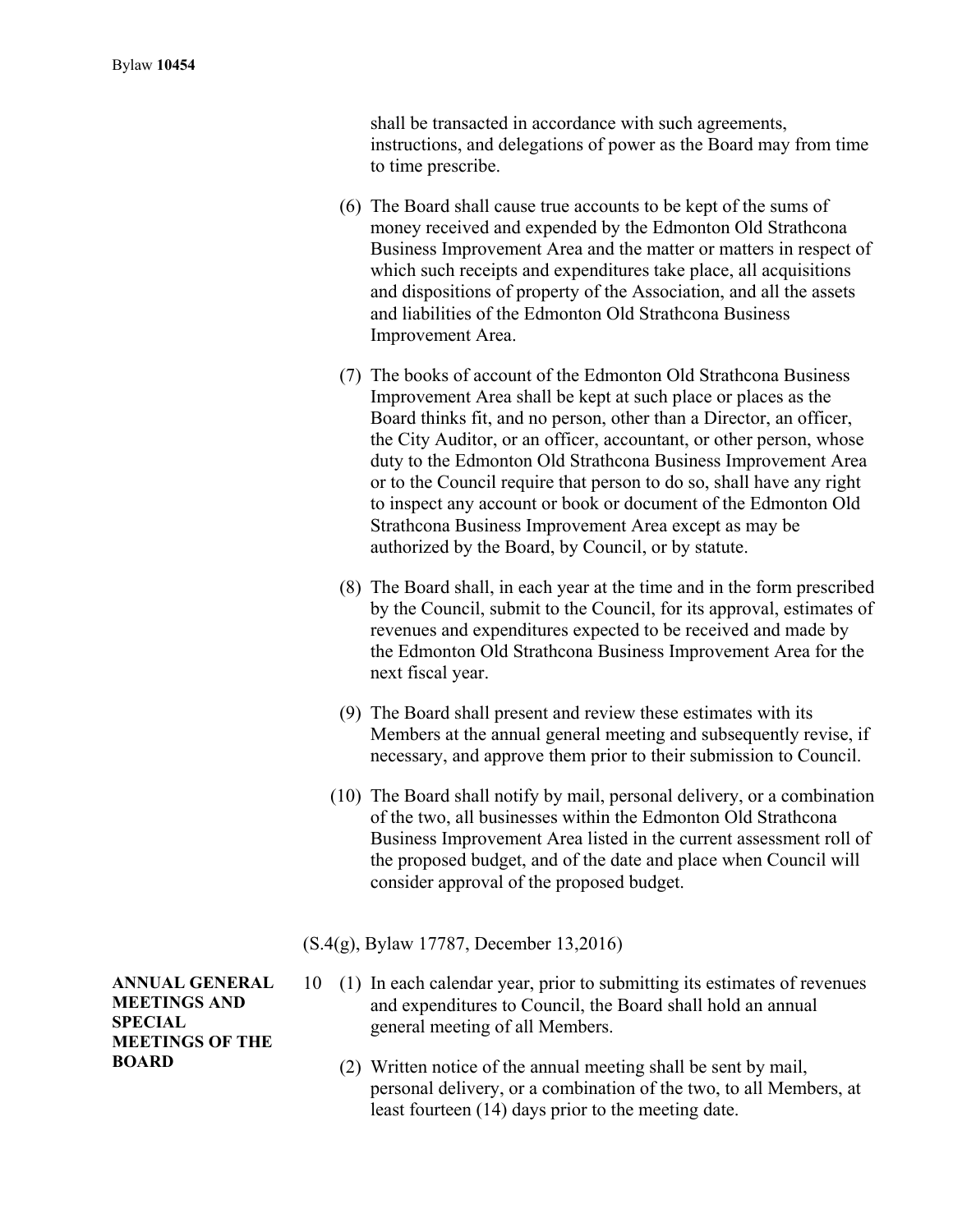- (3) At the annual meeting the Board shall:
	- (a) review with Members its estimates of revenues and expenditures for the next calendar year;
	- (b) review with Members any nominations for new Directors from the Members for the next calendar year received by the Board prior to the meeting;
	- (c) seek any additional nominations for new Directors for the next calendar year; and
	- (d) close the nomination period permanently for new Directors for the next calendar year.
- (4) For the purposes of any vote of the membership during the annual meeting or a special meeting, the following voting procedures shall apply:
	- (a) Each Member shall be entitled to one vote;
	- (b) In order to be eligible to vote, each representative shall present to the Board upon arrival at the meeting, an original signed statement giving the bearer permission to represent the Member in any vote at that meeting; and
	- (c) Motions are passed by a majority of the votes cast by the Members present at the meeting. (S.6(4.0 – 10.4), Bylaw 13922, April 19, 2005)
- **ANNUAL REPORT** 11 The Board shall prepare and submit to Council an annual report of the activity of the Edmonton Old Strathcona Business Improvement Area at the time specified by Council, together with an audited financial statement of the Edmonton Old Strathcona Business Improvement Area comprised of an income and expenditure account and a balance sheet and any other statements and reports required by Council.

(S.4(h), Bylaw 17787, December 13, 2016)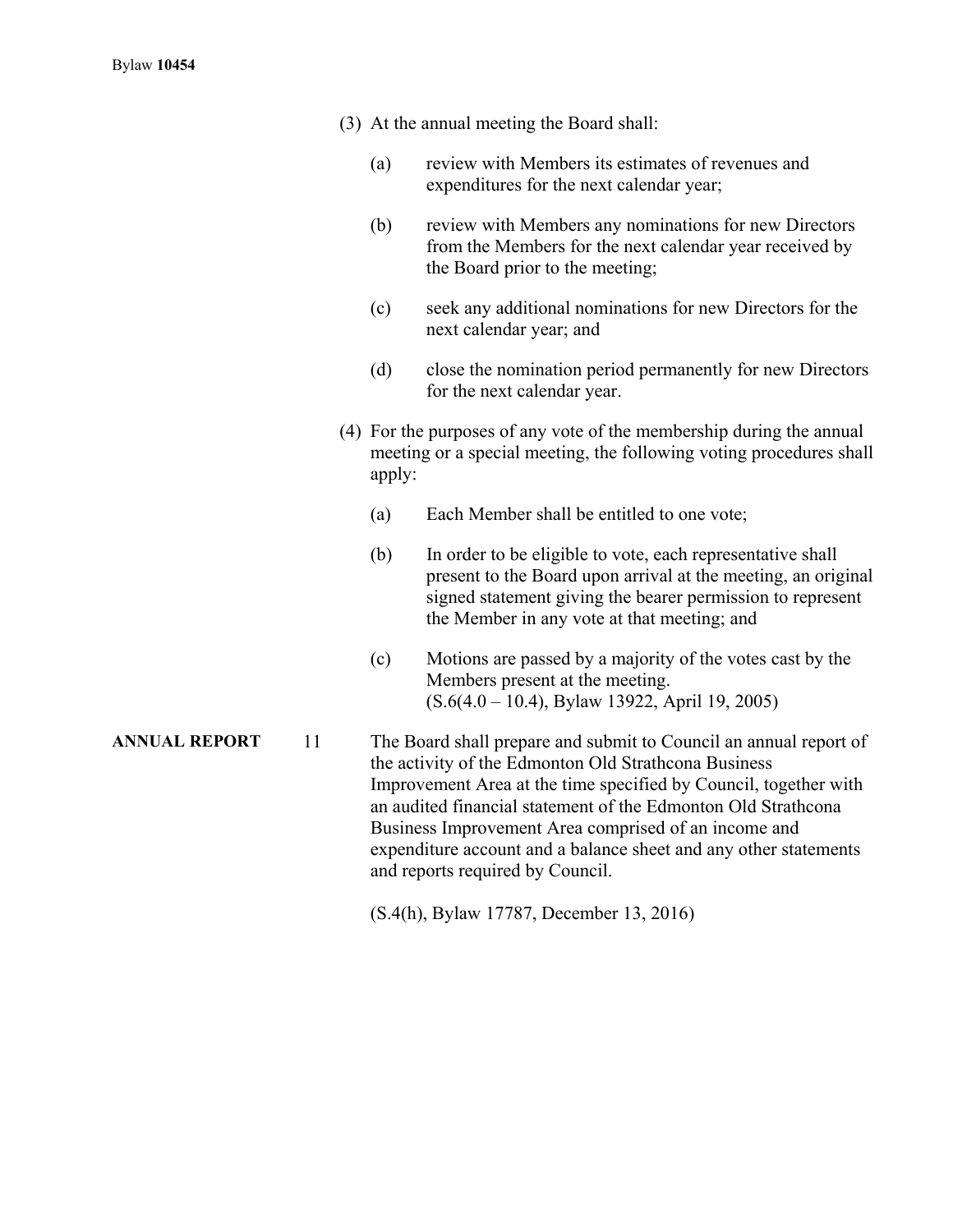(NOTE: Consolidation made under Section 69 of the *Municipal Government Act,* R.S.A. 2000, c.L-21 and Bylaw No. 12005, and printed under the City Manager's authority)

Bylaw No. 10454 passed by Council September 14, 1993

Amendments:

 Bylaw 10809 - July 12, 1994 Bylaw 10963 - June 6, 1995 Bylaw 13922 - April 19, 2005 Bylaw 14432 - December 12, 2006 Bylaw 17787 - December 13, 2016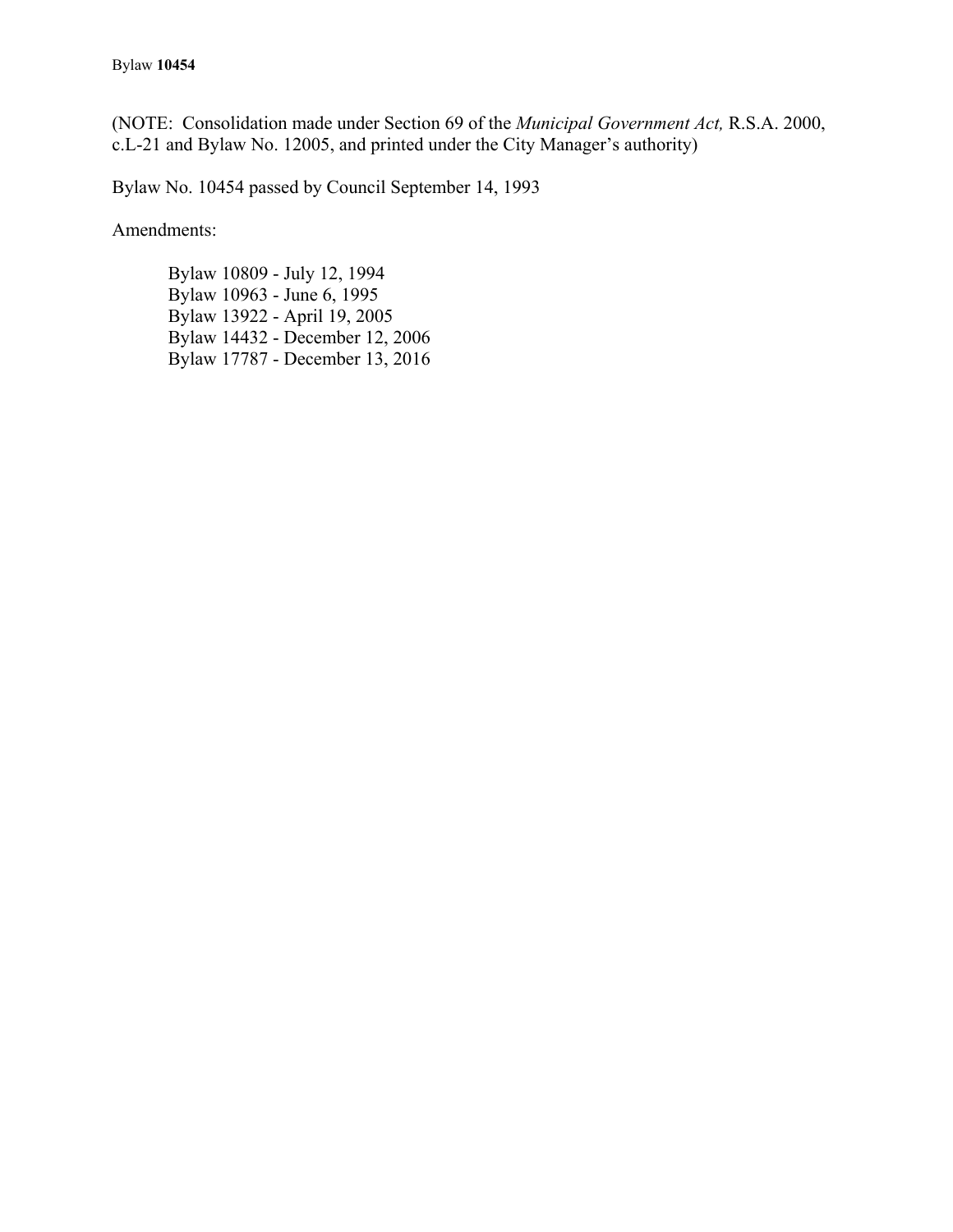

 **Appendix "B" OLD STRATHCONA BUSINESS IMPROVEMENT AREA** 

(S.2(d), Bylaw 17787, December 13, 2016)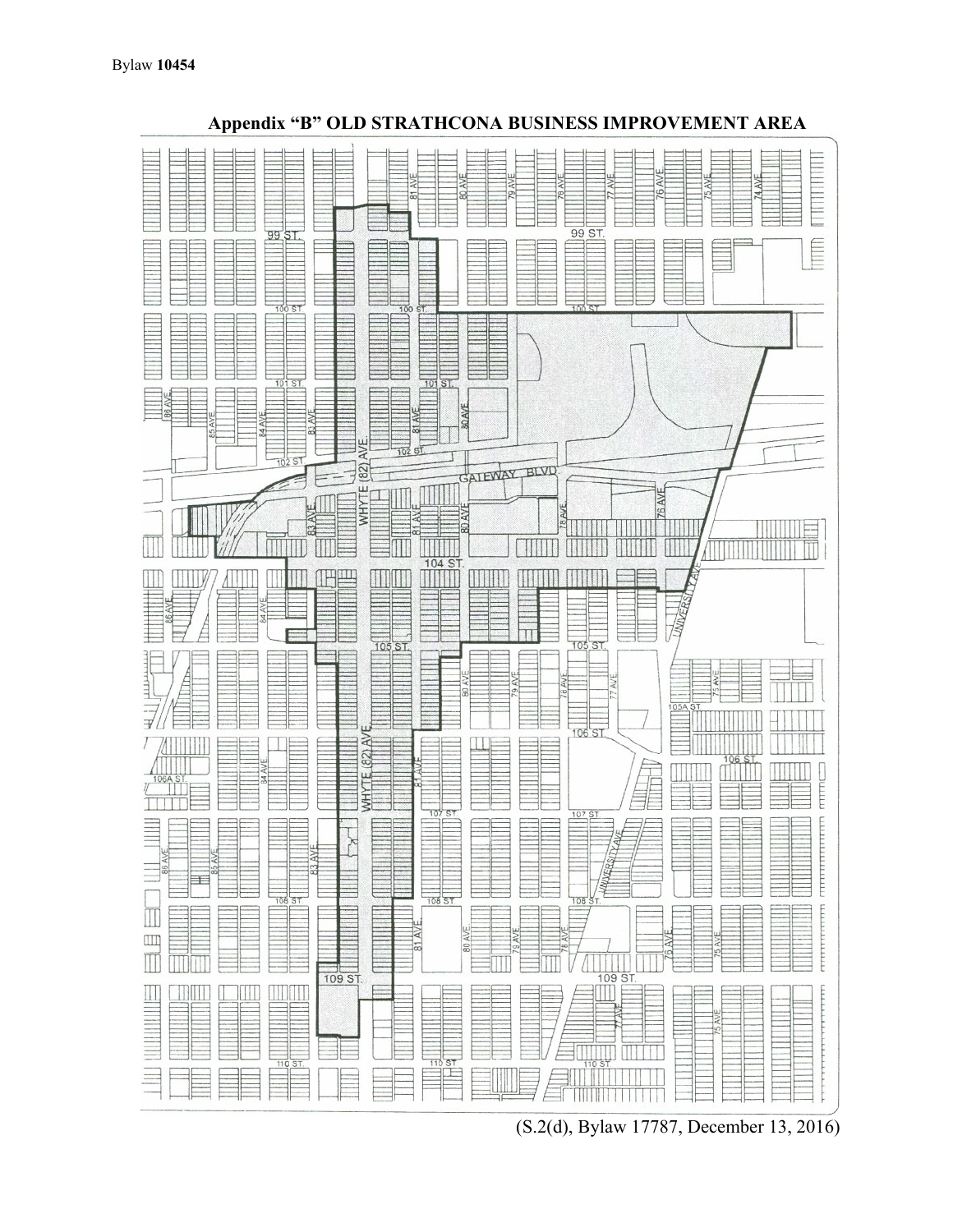#### BOUNDARIES OF THE EDMONTON OLD STRATHCONA BUSINESS IMPROVEMENT AREA

The Edmonton Old Strathcona Business Improvement Area shall consist of all lots lying within the following boundaries:

|                  | On the West – Originating on the north side of Whyte Avenue (82 Avenue) at the western<br>boundary of the first lot west of 109 Street (legal description: Plan<br>0526142 Block 143 Lot 36), north along that boundary to continue north<br>along the north/south lane which is east of 110 Street connecting 83<br>Avenue to the lane north of 82 Avenue, to 83 Avenue.                                                                                                                                                                                                                                                                                                                                                                                                                                                                                                                                                                                                                                                                                                                                                                                                                                                                                                                                                                                                                                                                                                                                                                                                                                                                                                                                              |
|------------------|------------------------------------------------------------------------------------------------------------------------------------------------------------------------------------------------------------------------------------------------------------------------------------------------------------------------------------------------------------------------------------------------------------------------------------------------------------------------------------------------------------------------------------------------------------------------------------------------------------------------------------------------------------------------------------------------------------------------------------------------------------------------------------------------------------------------------------------------------------------------------------------------------------------------------------------------------------------------------------------------------------------------------------------------------------------------------------------------------------------------------------------------------------------------------------------------------------------------------------------------------------------------------------------------------------------------------------------------------------------------------------------------------------------------------------------------------------------------------------------------------------------------------------------------------------------------------------------------------------------------------------------------------------------------------------------------------------------------|
| On the North $-$ | Originating at the intersection of 83 Avenue and the lane east of<br>110 Street, east along 83 Avenue to the eastern boundary of the second lot<br>east of 109 Street (legal description: Plan N4000R Block 170 Lot 17),<br>south along that boundary to the lane south of 83 Avenue, east along that<br>lane to the west boundary of the third lot west of 105 Street (legal)<br>description: Plan I Block 66 Lot 34), north along that boundary to 83<br>Avenue, east along 83 Avenue to 105 Street, north along 105 Street to the<br>lane north of 83 Avenue, east along the lane to the eastern boundary of the<br>third lot east of 105 Street (legal description: Plan I Block 80 Lot 23),<br>south along that boundary to 83 Avenue, east along 83 Avenue to the lane<br>west of 104 Street, north along that lane to the north boundary of the<br>fourth lot north of 83 Avenue (legal description: Plan I Block 80 Lot 4),<br>east along that boundary to 104 Street, north along 104 Street to 85<br>Avenue, east along 85 Avenue to the north/south lane east of 104 Street,<br>north along that lane to the northern boundary of the fourth lot north of 85<br>Avenue (legal description: Plan I Block 97 Lot 4), east along the northern<br>boundary of this lot to Gateway Boulevard, south along<br>Gateway Boulevard to the north boundary of the CPR Right-of-Way at<br>84 Avenue, southeast along the north boundary of the CPR Right-of-Way<br>to 83 Avenue, east along 83 Avenue to 102 Street, south along 102 Street<br>to the lane north of 82 Avenue, east along that lane to the eastern<br>boundary of the first lot east of 99 Street (legal description: Plan 0022955<br>Block 72 Lot 41). |

On the East – Originating at the intersection of the lane north of 82 Avenue and the east boundary of the first lot east of 99 Street (legal description: Plan 0022955 Block 72 Lot 41), south to 82 Avenue, south along the eastern boundary of the west ½ of the sixth lot located east of 99 Street (legal description: Plan I Block 57, west ½ of Lot 6) to the lane south of 82 Avenue, west along that lane to the eastern boundary of the fourth lot east of 99 Street (legal description: Plan I Block 57 Lot 37), south along that boundary to 81 Avenue.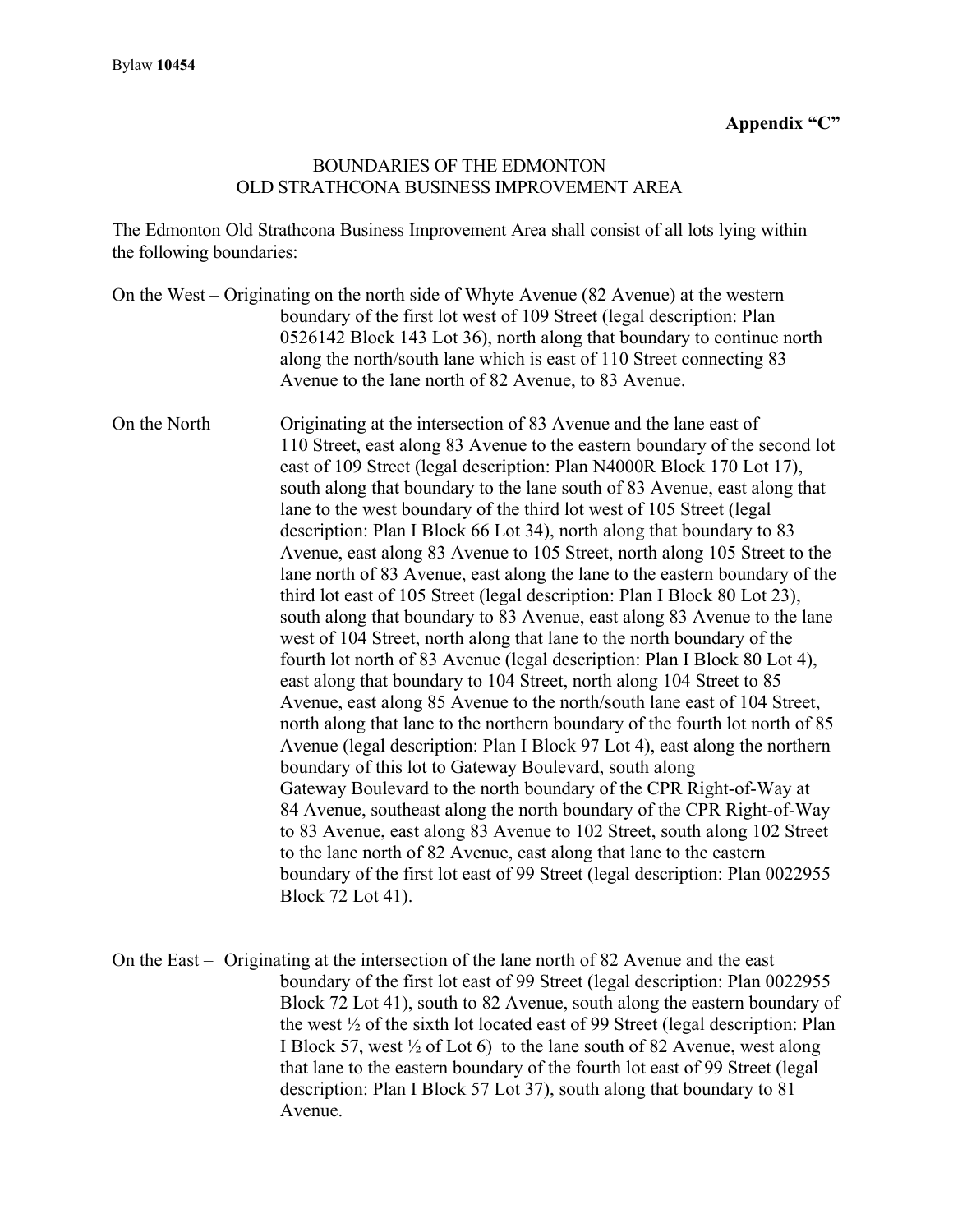On the South – Originating on the north side of 81 Avenue at the eastern boundary of the fourth lot east of 99 Street (legal description: Plan I Block 57 Lot 37), west to 99 Street, south along 99 Street to the lane south of 81 Avenue, west along that lane to 100 Street, south along 100 Street to the south east corner of the lot located west of the intersection of 75 Avenue and 100 Street (legal description: Plan 0520934 Block 2 Lot1), continuing west along the southern boundary of this lot to the southwest corner of this lot, north along the western boundary of this lot to the southern boundary of the block with the legal description: Plan 8022223 Block 1, continuing northwesterly along the southern boundary of this Block 1 to the southeast corner of lot legally described as: Plan 1584HW Block S Lot F, continuing northwesterly along the southern boundary of this lot to Gateway Boulevard, then north to University Avenue, west along University Avenue to the western boundary of the first lot west of 104 Street (legal description: Plan 7920927 Block 13 Lot 12), north along that boundary to 76 Avenue, east along 76 Avenue to the western boundary of the fourth lot west of 104 Street (legal description: Plan I16 Block 13 Lot 4), north along the western boundary of that lot to the east/west lane north of 76 Avenue, then north along the western boundary of the third lot west of 104 Street (legal description: Plan 8146ET Block 13 Lot F) to 77 Avenue, then north along the lane west of 104 Street, continuing north along this lane west of 104 Street to the east/west lane north of 78 Avenue, west along this lane to 105 Street, north along 105 Street to 80 Avenue, west along 80 Avenue to the western boundary of the first lot west of 105 Street (legal description: Plan 8146ET Block 48 Lot P), north along that boundary to the lane south of 81 Avenue, west along that lane to 106 Street, north along 106 Street to 81 Avenue, west along 81 Avenue to 108 Street, north along 108 Street to the lane south of 82 Avenue, west along that lane to the western boundary of the third lot west of 109 Street (legal description: Plan I23 Block 142 Lot 33), north along that boundary to 82 Avenue, west along 82 Avenue to the western boundary of the first lot west of 109 Street (legal description: Plan 0526142 Block 143 Lot 36).

(S.1(b), Bylaw 14432, December 12, 2006) Effective January 1, 2007 (S.2(e), Bylaw 17787, December 13, 2016)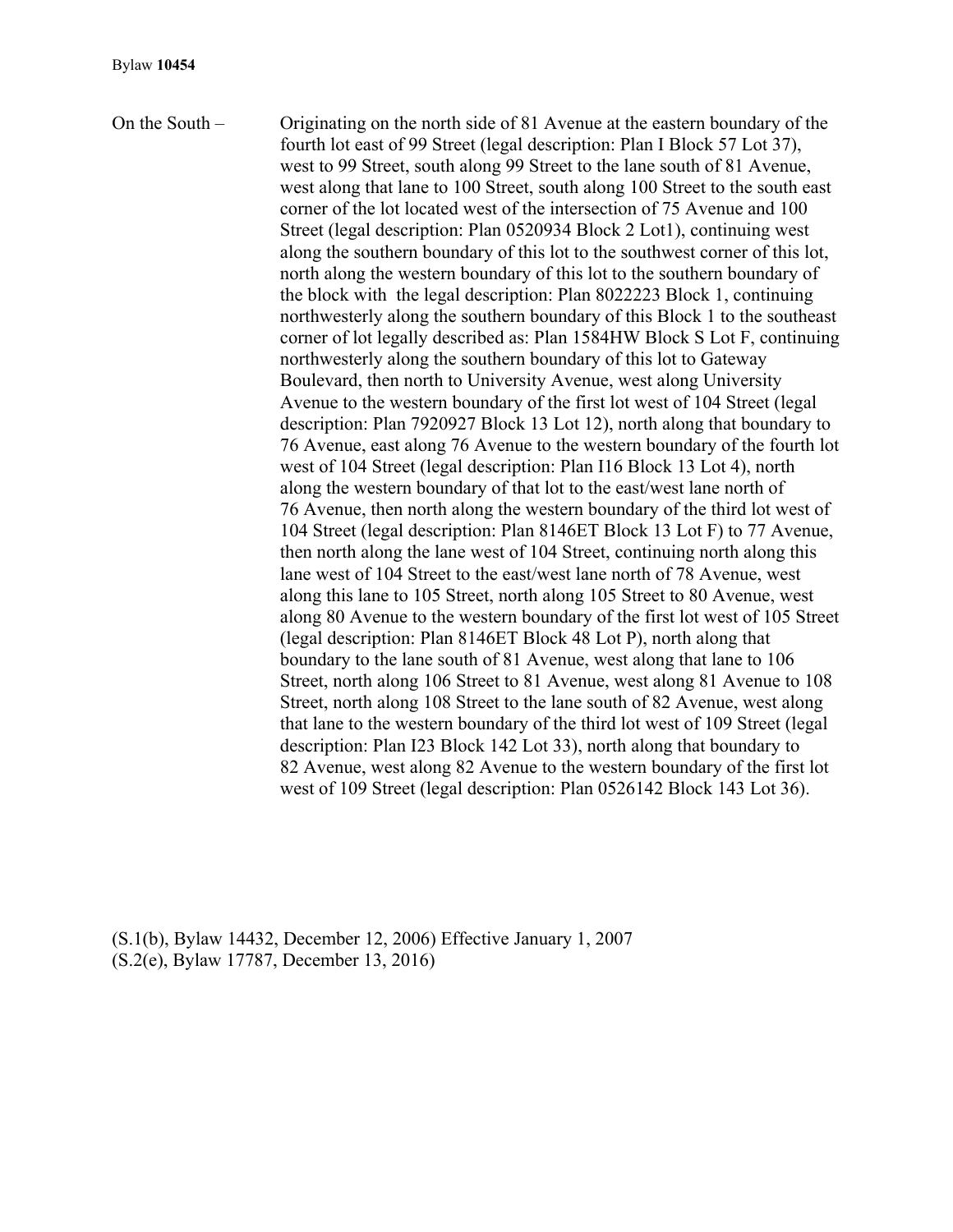### **STATEMENT OF OBJECTIVES**

### **FOR THE**

## **OLD STRATHCONA BUSINESS IMPROVEMENT AREA ASSOCIATION**

To physically and economically revitalize the Old Strathcona area by:

- 1) Raising the profile of the area through joint marketing, promotions, and the hosting of special events designed to attract people to the area. The BRZ will enhance awareness through promotional means - i.e. tourist trade.
- 2) Improving communications and involvement within the area's business community as well as the business community and the neighbouring residential communities and the Old Strathcona Foundation.
- 3) Upgrading the appearance of the area through streetscape improvements, expanded parking, better pedestrian access and beautification.
- 4) Formalizing operational guidelines and an internal framework that will allow the Association to identify and address important issues regarding the area.
- 5) Maintaining market share in the greater Edmonton area and assist area businesses to remain vital.
- 6) Attracting new businesses to the area.
- 7) Maintaining the working relationship with the various entities that make Old Strathcona unique.
- 8) Providing a unified voice with east, west and central Strathcona by which to liaise between the area's business community and the City of Edmonton with regard to planning developments, traffic, and/or other related issues as they may affect the Old Strathcona area.

(S.2(e), Bylaw 17787, December 13, 2016)